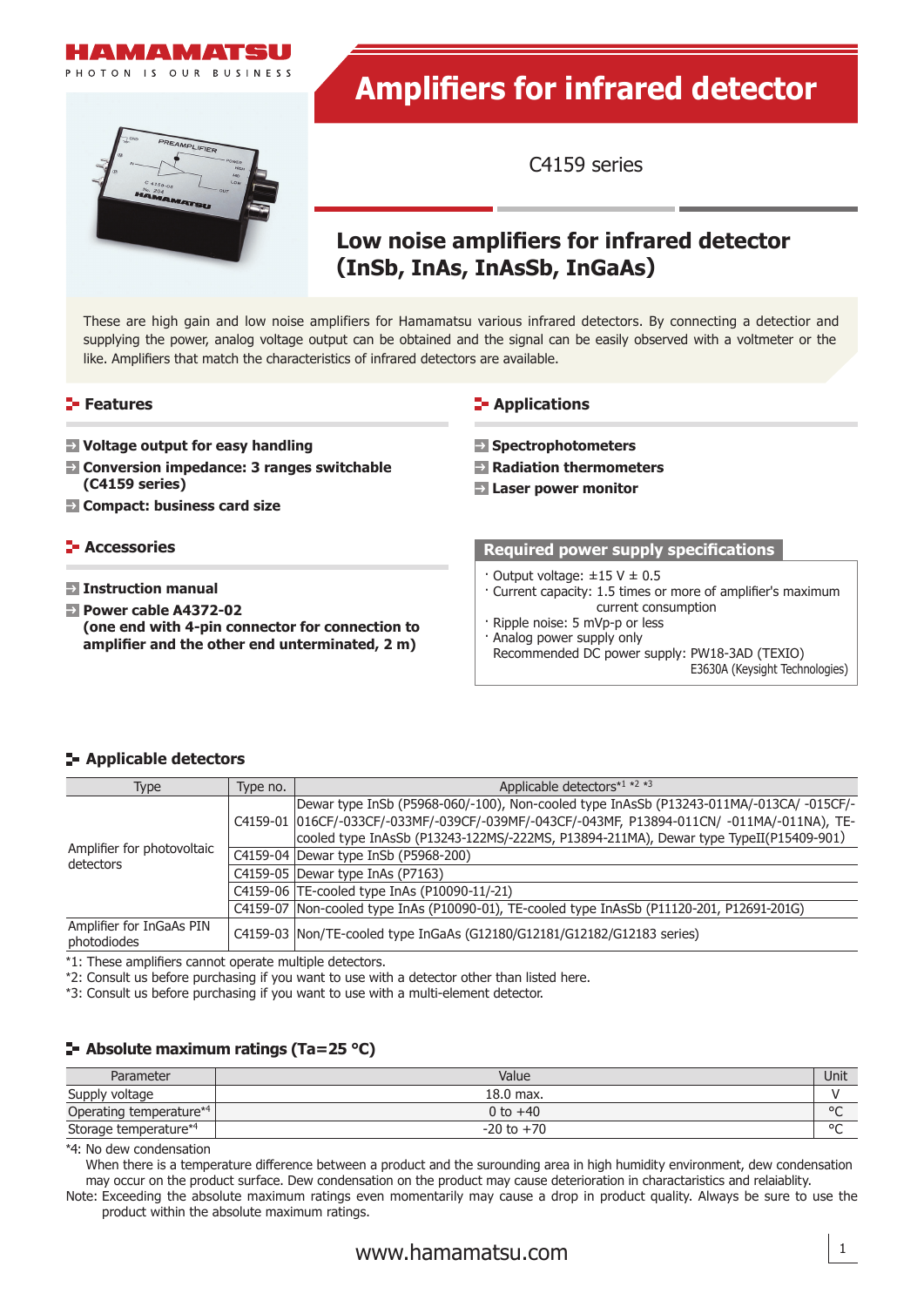#### **Amplifiers for photovoltaic detectors (Typ.)**

| Parameter                                                    | C4159-01                                                                  | C4159-04                                                                                                                                                             | C4159-05                                                     | C4159-06                                            | C4159-07                                            | <b>Unit</b>   |
|--------------------------------------------------------------|---------------------------------------------------------------------------|----------------------------------------------------------------------------------------------------------------------------------------------------------------------|--------------------------------------------------------------|-----------------------------------------------------|-----------------------------------------------------|---------------|
| Conversion impedance                                         | 108, 107, 106                                                             | $2 \times 10^7$ , $2 \times 10^6$ , $2 \times 10^5$<br>(3 ranges switchable) (3 ranges switchable) (3 ranges switchable) (3 ranges switchable) (3 ranges switchable) | 108, 107, 106                                                | 10 <sup>6</sup> , 10 <sup>5</sup> , 10 <sup>4</sup> | 10 <sup>6</sup> , 10 <sup>5</sup> , 10 <sup>4</sup> | V/A           |
| Frequency response<br>(amplifier only, -3 dB)                | DC to 100 kHz <sup>*5</sup>                                               | DC to 45 kHz                                                                                                                                                         | DC to 15 kHz                                                 | DC to 100 kHz                                       | DC to 100 kHz                                       |               |
| Output impedance                                             | 50                                                                        | 50                                                                                                                                                                   | 50                                                           | 50                                                  | 50                                                  | Ω             |
| Maximum output voltage<br>$(1 \text{ k}\Omega \text{ load})$ | $+10$                                                                     | $+10$                                                                                                                                                                | $+10$                                                        | $+10$                                               | $+10$                                               | v             |
| Output offset voltage                                        | ±5                                                                        | ±5                                                                                                                                                                   | ±10                                                          | ±5                                                  | ±5                                                  | mV            |
| Equivalent input noise<br>current*6 (f=1 kHz)                | $0.15$ (10 <sup>8</sup> , 10 <sup>7</sup> range)<br>$0.65$ (10 $6$ range) | 0.55                                                                                                                                                                 | $ 0.15 (10^8, 10^7 \text{ range}) $<br>$0.65$ (10 $6$ range) | 6                                                   | 10                                                  | $pA/Hz^{1/2}$ |
| Reverse voltage                                              | Limited to 0 V operation. Cannot be applied from external unit.           |                                                                                                                                                                      |                                                              |                                                     |                                                     |               |
| External power supply*7                                      | ±15                                                                       |                                                                                                                                                                      |                                                              |                                                     |                                                     | V             |
| Current consumption                                          |                                                                           | $+30, -10$ max.                                                                                                                                                      | $+30, -22$ max.                                              |                                                     | mA                                                  |               |

\*5: When connected to a detector, frequency response becomes 60 kHz or less (ϕ0.6 mm: 60 kHz or less, ϕ1 mm: 25 kHz or less). Ringing occurs in the output if the rise time tr (10 to 90%) of incident light is approximately 100 μs or less. The ringing becomes larger as the rise time becomes shorter. However, ringing does not occur for sine wave light. (For information on the ringing specifications, see the figure below.)

\*6: Input resistance: 1 MΩ (C4159-01/-04/-05), 500 Ω (C4159-06/-07)

\*7: Recommended DC power supply (analog power supply): ±15 V Current capacity: 1.5 times the maximum current consumption or more Ripple noise: 5 mVp-p or less

Note: Output noise voltage = Equivalent input noise current  $\times$  Conversion impedance For information about accessories except for the amplifiers, refer to the datasheet "Accessories for infrared detector".

#### **Ringing specifications**



Incident light



Output waveform when tr=40 µs and photosensitive area is ϕ0.6 mm Ringing Vri ≤ 1.5 V Oscillating cycle ≤ 3 cycles

KIRDA0090EA

2

#### **Amplifier for InGaAs PIN photodiodes (Typ.)**

| Parameter                                     | C4159-03                                                        | <b>Unit</b>          |
|-----------------------------------------------|-----------------------------------------------------------------|----------------------|
| Conversion impedance                          | 107, 10 <sup>6</sup> , 10 <sup>5</sup><br>(3 ranges switchable) | V/A                  |
| Frequency response<br>(amp only, -3 dB)       | DC to 15 kHz                                                    |                      |
| Output impedance                              | 50                                                              | Ω                    |
| Maximum output voltage<br>$(1 k\Omega$ load)  | $+10$                                                           | v                    |
| Output offset voltage                         | ±5                                                              | mV                   |
| Equivalent input noise current<br>$(f=1$ kHz) | 2.5                                                             | pA/Hz <sup>1/2</sup> |
| Reverse voltage                               | Can be applied from external unit.                              |                      |
| External power supply*8                       | ±15                                                             | V                    |
| Current consumption                           | $±15$ max.                                                      | mA                   |

\*8: Recommended DC power supply (analog power supply): ±15 V Current capacity: More than 1.5 times the maximum current consumption Ripple noise: 5 mVp-p or lessHÆMÆMYATSU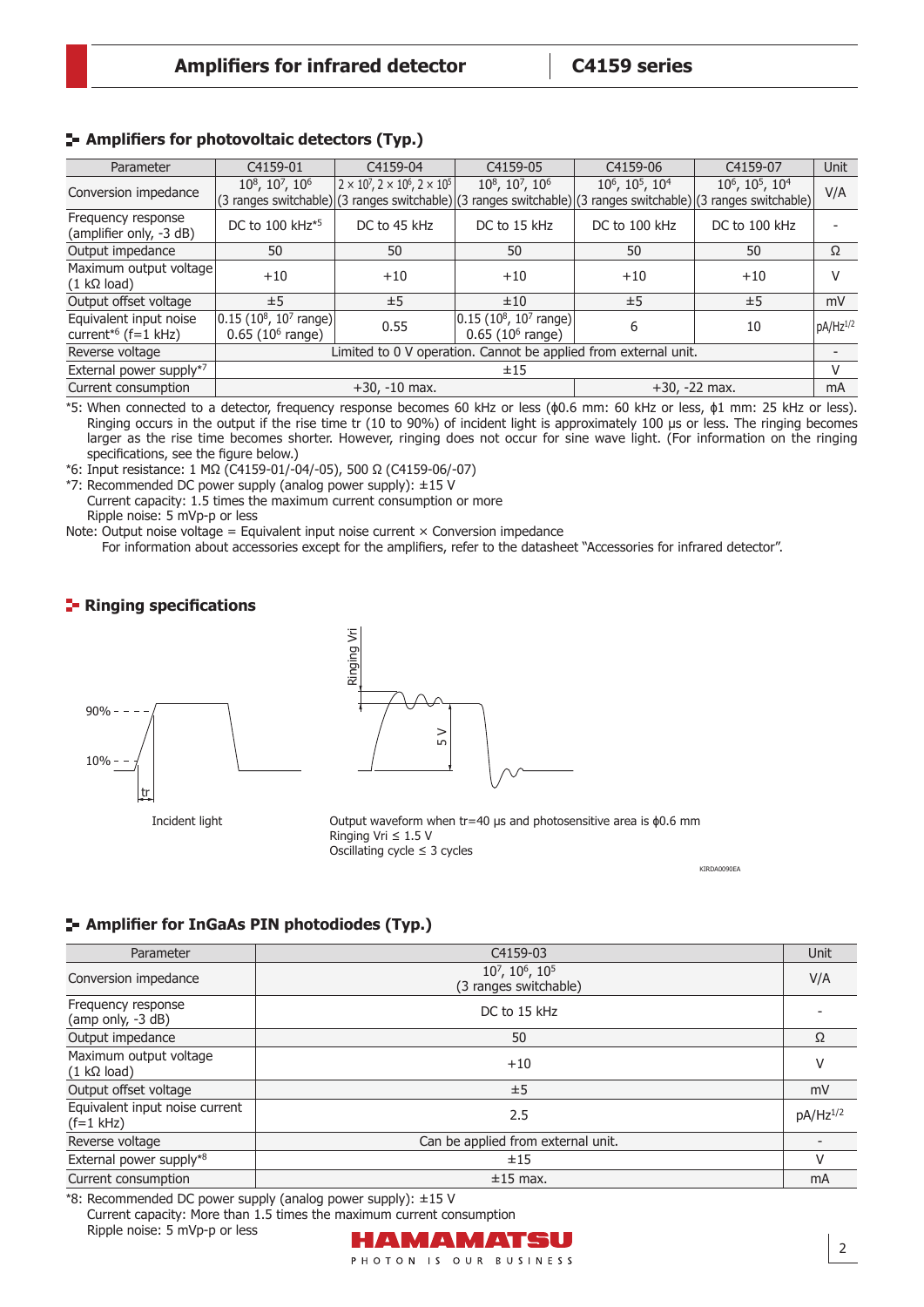#### **<sup>1</sup>** Dimensional outlines (unit: mm)





3